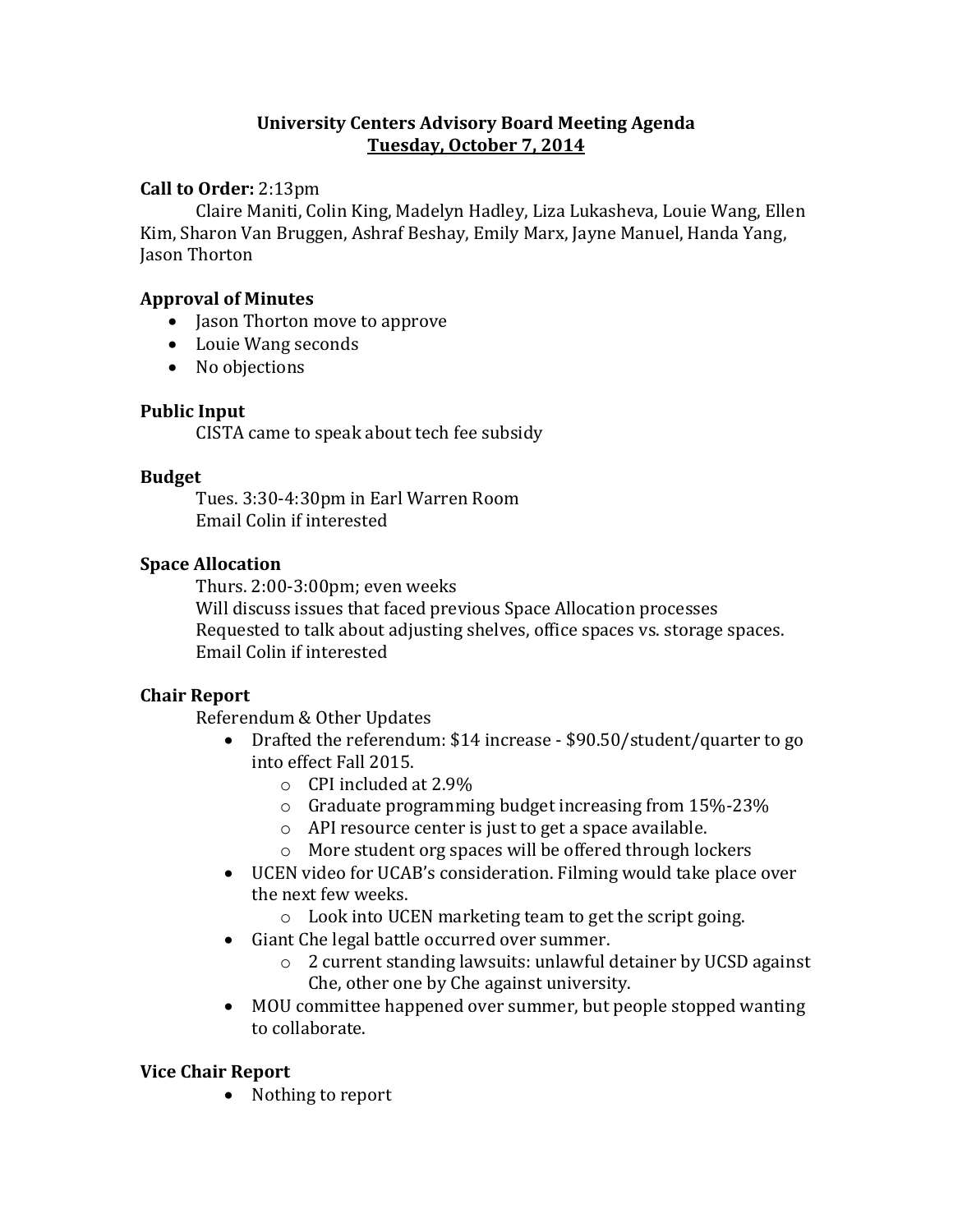## **Director Report**

- Food Pantry: support students facing food insecurity; Student Affairs funding construction (\$50,000).
	- o University Centers providing:
		- **Space**
		- Utilities, trash, and CAM
		- Basic custodial and maintenance
	- o Aggressive opening would be Week 10 mid Winter Quarter
- Graffiti Art Park: artpark.ucsd.edu
	- $\circ$  Minimal expense with big impact (<\$2,000)
	- o Pilot project with eight double-sided plywood billboards to allow students to express themselves through art.
- One Button Studio: onebutton.ucsd.edu
	- o Funded by SFAC (\$55,000) and UCSD Parents' Fund (\$1,500)
	- o Open House: Fri. Oct. 10, 10am-2pm
	- o Reservations starting Oct. 13
	- o Rehearse oral presentations, practice interviewing for internships and job interviews, and record innovative videos for class projects or student orgs.
	- o Collaboration between UCEN and CSI
- Student Org Storage spaces now have shelving units and buckets (labeled for each individual group).
- GSA Lounge now has electronic coded doors
- Sun God Lounge and Meeting rooms had carpets replaced and wall treatment over summer. ACMS also upgraded the computer tables.
- Starbucks target opening is April 2015, but is subject to change.
- Taco Villa target opening is April 2015, but is subject to change.
- Lemongrass target opening is March 2015, but is subject to change.
- UCEN survey timeline: Randomized student lists are available Week 3, at which time we can give it to the third party to allow the survey to be open from Weeks 5-8.
- Contacted the Academic Senate Committee on Committees requested a faculty member appointment for UCAB.
- Hired Assistant Director of Marketing and Programs: Amanda Marples

# **New Business**

- Tech Fee Balance: \$10,000
- CISTA: Basteh Negar Concert
	- o Saturday, Oct. 18 from 7:30-
	- o Event open to the public and free for UCSD students. Estimated attendance 200-300.
		- **\$280 subsidy for tech services**
			- Move to approve by Ellen Kim
			- Seconded by Liza Lukasheva